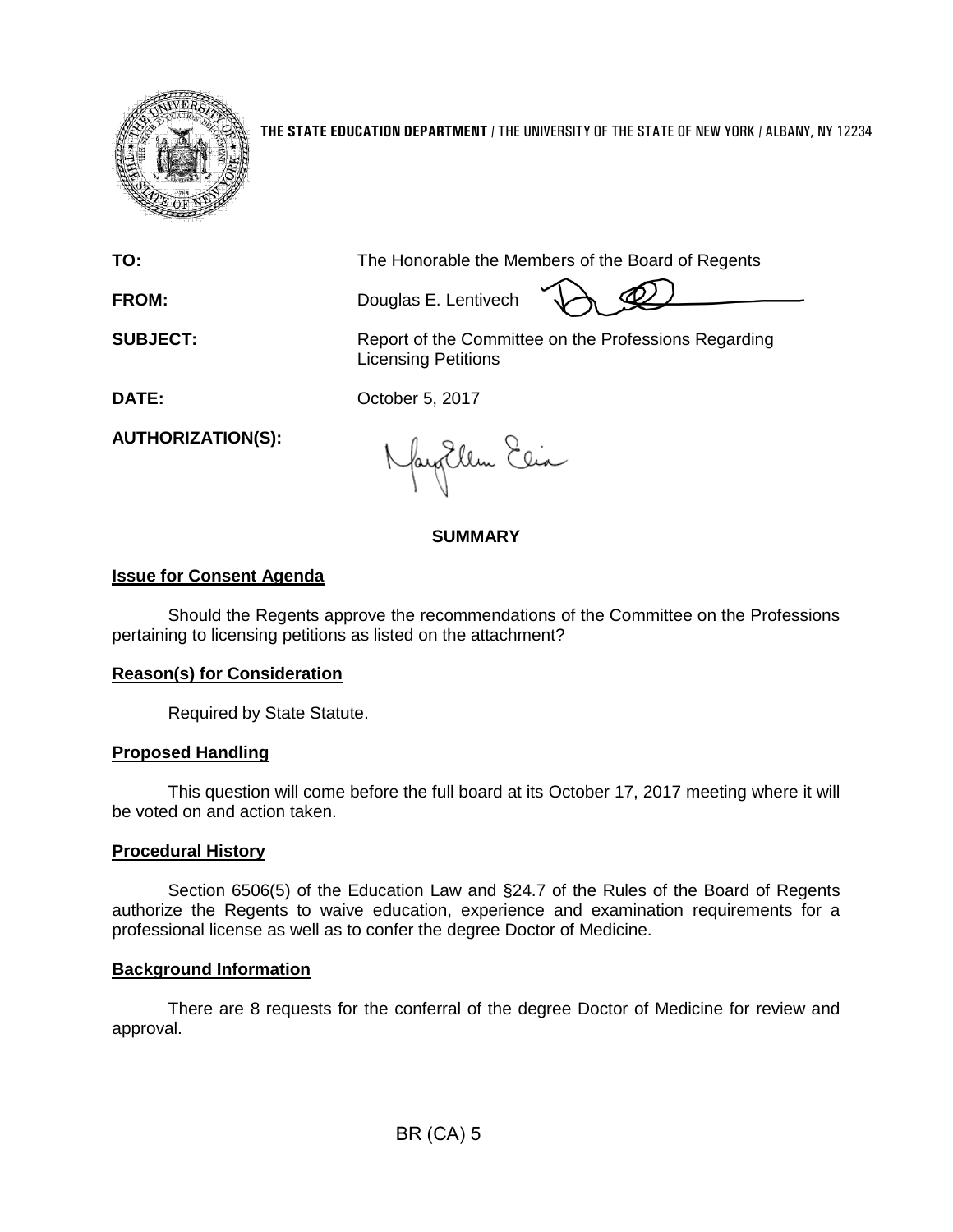## **Recommendation**

It is recommended that the Regents approve the recommendations of the Committee on the Professions regarding degree conferrals.

# **Timetable for Implementation**

Approval of the Committee on the Professions' recommendations will be effective October 17, 2017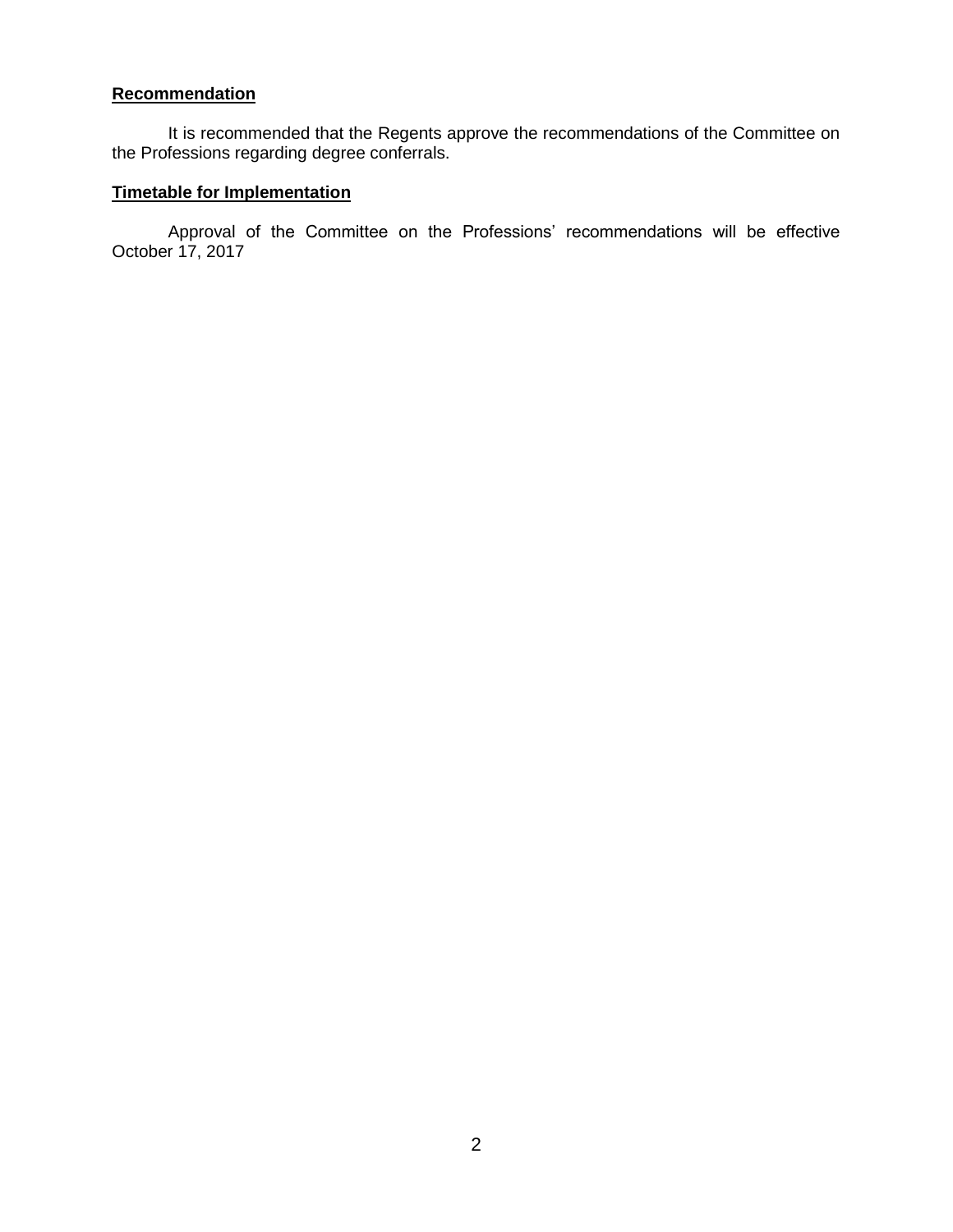| Cases Presented to Board of Regents on October 17, 2017 |                      | <b>SUMMARY REPORT</b> |                   |                    |           |            |                                                                    |                                  |
|---------------------------------------------------------|----------------------|-----------------------|-------------------|--------------------|-----------|------------|--------------------------------------------------------------------|----------------------------------|
|                                                         | <b>EDUCATION</b>     |                       |                   | <b>EXAMINATION</b> |           |            |                                                                    |                                  |
| <b>PROFESSION</b>                                       | Pre-<br>Professional | Professional          | Post-<br>Graduate | Proficiency        | Licensing | Experience | <b>Confer Degree</b><br>Doctor of<br>Medicine                      | Three-Year<br>Limited<br>License |
| Medicine                                                |                      |                       |                   |                    |           |            | 17-128-60C<br>to<br>17-135-60C                                     |                                  |
| OTHER:                                                  |                      |                       |                   |                    |           |            | Total for fiscal year to date:<br>Total for calendar year to date: | 105<br>179                       |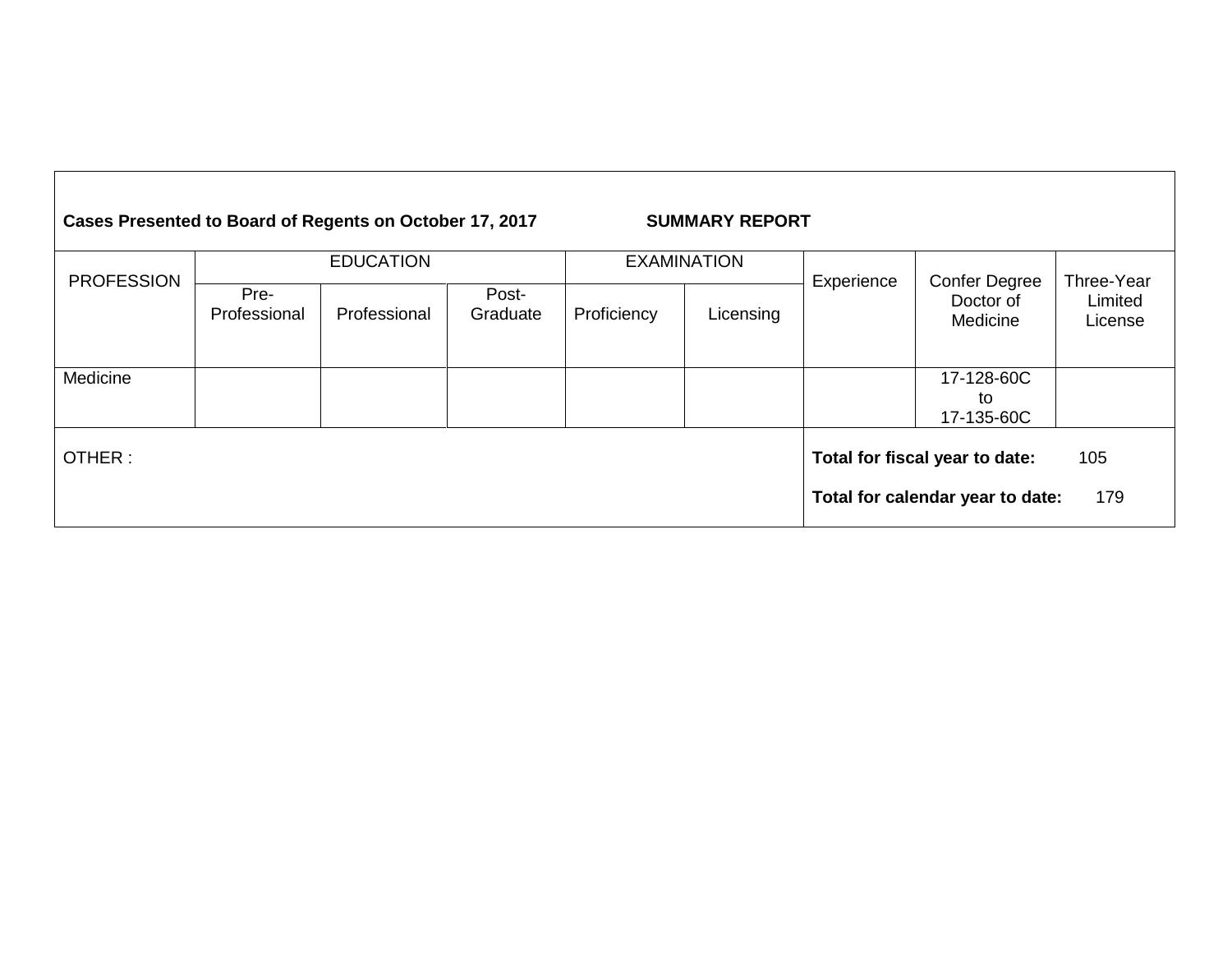#### **Board of Regents: October 17, 2017**

#### **MEDICINE**

Petition for: Conferral of the degree Doctor of Medicine (M.D.) pursuant to §6529 of the Education Law.

Summary Statement: The petitioners listed below are all graduates of foreign medical schools who have been licensed in New York.

The applicable requirements of §3.57 of the Rules of the Board of Regents require completion of a medical education program in a foreign medical school satisfactory to the Department which does not grant the degree Doctor of Medicine (M.D.), and in which the philosophy and curriculum were equivalent, as determined by the Department in accordance with the policy of the Board of Regents, to those in programs leading to the degree Doctor of Medicine (M.D.) at medical schools in the United States satisfactory to, or registered by, the Board of Regents and the Department. Secondly, petitioners must have licensure to practice medicine in New York State in accordance with provisions of §6524 or 6528 of the Education Law or their equivalent as determined by the Board of Regents pursuant to their authority under §6506 of the Education Law.

| <b>NAME OF PETITIONER</b>                                 | <b>QUALIFICATIONS</b>                                                                                                                                                                                |
|-----------------------------------------------------------|------------------------------------------------------------------------------------------------------------------------------------------------------------------------------------------------------|
| 17-128-60C<br>Shiby Abraham<br>Bellerose, NY 11426        | (1) Maharashtra University of Health<br>Sciences, Maharashtra,<br>India,<br>Bachelor of Medicine, Bachelor of<br>Surgery, 05/12/05<br>(2) License# 290823, Issued 08/09/17                           |
| 17-129-60C<br>Nidhi Agrawal<br>New York, NY 10022         | (1) Kathmandu University,<br>Dhulikhel,<br>Nepal, Bachelor of Medicine, Bachelor<br>of Surgery 11/18/08<br>(2) License# 284320, Issued 05/10/16                                                      |
| 17-130-60C<br>Georgios Georgakas<br>Pittsburgh, PA 15217  | (1) University of Athens, Athens, Greece,<br>Diploma of Medicine, 10/24/02<br>(2) License #289527, Issued on 06/01/17                                                                                |
| 17-131-60C<br>Arvin George<br>Saline, MI 48176            | (1) Royal College of Surgeons in Ireland,<br>Dublin, Ireland, Bachelor of Medicine,<br>Bachelor of Surgery, Bachelor of the<br>Art of Obstetrics 05/31/07<br>(2) License #267077, Issued on 10/05/12 |
| 17-132-60C<br>Wah Wah Htun<br>New York, NY 10005          | (1) Institute of Medicine 1, Yangon,<br>Myanmar, Bachelor of Medicine,<br>Bachelor of Surgery, 02/15/96<br>(2) License # 287969, Issued on 02/28/17                                                  |
| 17-133-60C<br>Mazen Taher Khalifeh<br>Chappaqua, NY 10514 | (1) Alexandria University Faculty of<br>Medicine, Alexandria, Egypt, Bachelor<br>of Medicine, Bachelor of Surgery,<br>02/01/81                                                                       |